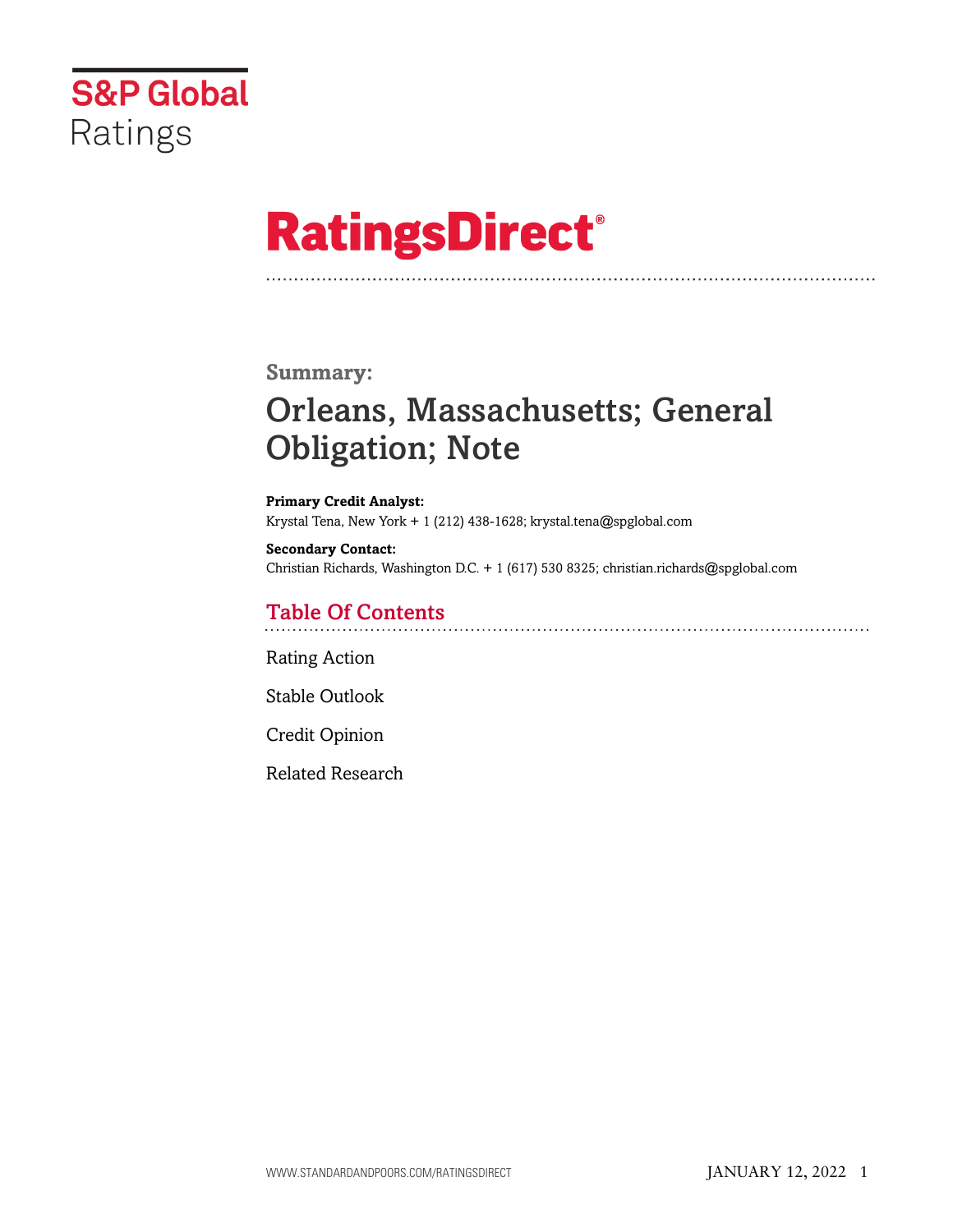# **Summary:**

# Orleans, Massachusetts; General Obligation; Note

| <b>Credit Profile</b>                                        |            |            |  |  |
|--------------------------------------------------------------|------------|------------|--|--|
| US\$14.973 mil GO BANs due 01/27/2023                        |            |            |  |  |
| <b>Short Term Rating</b>                                     | $SP-1+$    | New        |  |  |
| US\$12.555 mil GO mun purp loan bnds ser 2022 due 10/15/2041 |            |            |  |  |
| Long Term Rating                                             | AAA/Stable | <b>New</b> |  |  |
| Orleans Twn GO                                               |            |            |  |  |
| Long Term Rating                                             | AAA/Stable | Affirmed   |  |  |
| Orleans Twn GO BANs due 01/27/2023                           |            |            |  |  |
| <b>Short Term Rating</b>                                     | $SP-1+$    | Affirmed   |  |  |

# <span id="page-1-0"></span>Rating Action

S&P Global Ratings assigned its 'AAA' long-term rating to the Town of Orleans, Mass' \$12.555 million 2022 general obligation (GO) bonds and its 'SP-1+' short-term rating to the town's \$14.973 million 2022 GO bond anticipation notes (BAN). At the same time, S&P Global Ratings affirmed it 'AAA' long-term rating on the town's existing GO bonds and 'SP-1+' BANs. The outlook, where applicable, is stable.

The short-term rating reflects our criteria for evaluating and rating BANs. In our view, Orleans maintains a very strong capacity to pay principal and interest when the BANs come due. The town maintains what we view as a low market-risk profile because it has strong legal authority to issue long-term debt to take out the BANs and is a frequent issuer that regularly provides ongoing disclosure to market participants.

Orleans' full-faith-and-credit pledge secures the new and outstanding GO bonds and BANs. Town voters approved to exempt the debt authorizations included in the 2022 BAN issuance. A portion of the 2022 bond issuance and debt outstanding are subject to Proposition 2 1/2 limitations; however, we do not make a rating distinction because we rate the limited obligation at the same level as our view of Orleans' general creditworthiness. We rate the limited-tax GO debt based on the application of our criteria "Issue Credit Ratings Linked To U.S. Public Finance Obligors' Creditworthiness," published Nov. 20, 2019.

Officials plan to use the bond and BAN proceeds to finance various capital projects across the town, with the bonds and BANs each also rolling over existing notes of \$4 million and \$14.5 million, respectively.

### Credit overview

Orleans' credit quality reflects our view of the town's very strong economy, with extremely high wealth metrics, and is continued to be supported by a healthy real estate market. The county's unemployment in the county rose in 2020, but this was not due to a material economic weakness. Social distancing and shut-down measures designed to slow the spread of COVID-19 resulted in a spike in unemployment, which has since moderated, ranging between 5% to 6% over the last six months. To assess the current economic climate more accurately, we applied a criteria exception to better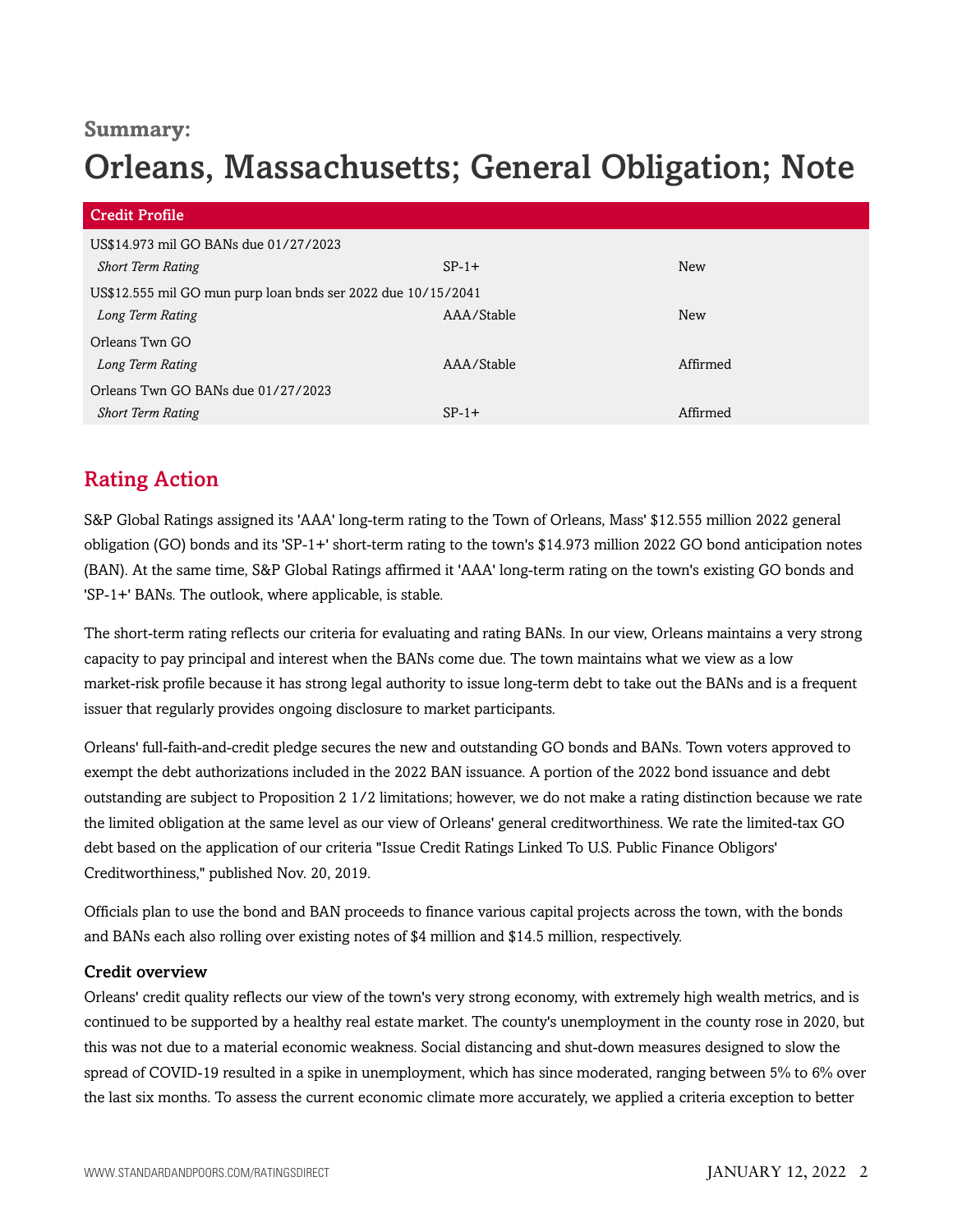evaluate Orleans' economic score, using the average of the monthly unemployment rates excluding the months of April through July. In addition, we believe the town's very strong management and budgetary flexibility, with available reserves increased to 22.7% of expenditures in fiscal 2021, provide further rating stability. In our opinion, the town has a very weak debt and contingent liability profile with combined pension and other postemployment costs continuing to grow and an anticipated doubling of its debt through voter approved debt exclusions; however we recognize that the town has some financial flexibility, vis-à-vis its relatively low tax rate and wealthy tax base, to absorb additional debt without pressuring budgetary performance.

The rating reflects our opinion of Orleans':

- Wealthy and residential economy, with seasonal tourism;
- Consistent and prudent financial management policies and practices, and a strong institutional framework score;
- Financial profile that has only strengthened with the pandemic; and
- Very weak debt and contingent liability profile with an expectation to approximately double its debt over the next two years.

#### Environment, social, and governance

Environmental risks are higher than average for the sector, in our opinion, because of Orleans' direct exposure to Cape Cod Bay and the Atlantic Ocean. We expect rising sea levels, ongoing stormwater management needs, and related environmental risks stemming from the town's location could potentially pressure finances or the tax base in the long term. We view Orleans' governance risks as being generally in line with those of peers, although pension funding discipline and assumption choices will likely lead to elevated costs for the town. The town's social factors are in line with the sector standard.

### <span id="page-2-0"></span>Stable Outlook

#### Downside scenario

We could lower the rating should the town take on additional debt that materially affects its balance sheet, in particular if the town's general economic conditions deteriorate impacting budgetary performance and leading to weakened financial flexibility.

# <span id="page-2-1"></span>Credit Opinion

#### Wealthy residential town with a large portion of second homes and a seasonable economy

Orleans, located in Barnstable County, has a population of about 5,600 and is primarily a residential resort community with a substantial portion of second homes owned by seasonal summer residents. Residential properties make up 92% of the town's property tax base, accounting for a seasonal population of 22,000, while its permanent population has remained relatively stable over the last several years. Leading employers include Super Stop & Shop, Shaw's Market, and TJ Maxx. The top 10 taxpayers make up less than 3% of total assessed value of the town. In line with the region, the Barnstable county unemployment rate spiked during the pandemic to a high of 21.5% in June 2020; however, the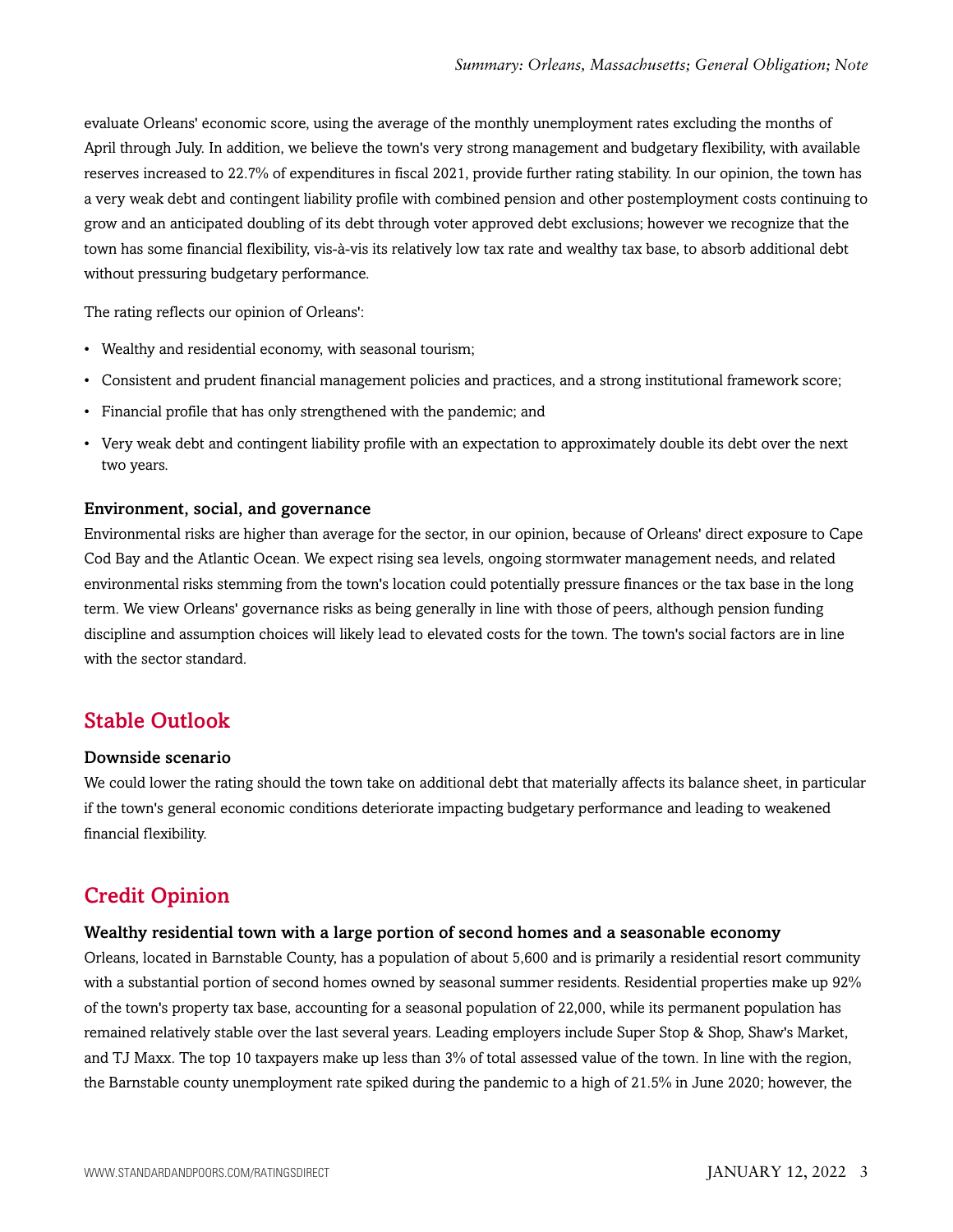rate has moderated since and has hovered between 5% and 6% over the past six months. We expect unemployment to remain at or below this level over the outlook period but will continue to monitor for sustained increases.

The housing market in Orleans has remained very strong, with assessed values increasing a cumulative 11% between 2020 and 2022. Similarly, building permit values rebounded to pre-pandemic levels in 2021 totaling \$43 million, after a dip in fiscal 2020 due to the pandemic. The town is in the midst of an economic development study in an effort to attract new businesses and is looking to expand attractions during the 'off-season'. Given the town's economic composition and very strong economic metrics that continue to trend positively, we do not expect for Orleans to experience economic pressure over the outlook period.

#### Formalized and adhered to financial management policies and practices

We believe Orleans maintains best practices we consider critical to supporting credit quality, and we recognize these well-embedded practices in the government's daily operations and practices. Formal policies support many of these activities, adding to the likelihood they will continue and transcend changes in the operating environment and personnel.

In our opinion, strengths include management's:

- Conservative assumptions used for budgeted revenue and expenditures;
- Strong oversight of monitoring progress compared with the budget during the year;
- Long-term financial plan; and
- A five-year capital improvement plan.

The town has recently updated its reserve policy, which now targets minimum general operating reserve balances of 15%-19% of the general fund annual operating budget. Orleans also maintains a debt management policy that targets debt-to-expenditures at 15% and net general fund debt service to expenditures at 10%.

The town participates in the Cape Cod Commission as well as state programs to strengthen its climate resiliency, with coastal resiliency projects funded with state grants that target areas susceptible to storm surges. In addition, the U.S. Department of Agriculture has awarded the town \$1 million for storm water runoff infrastructure projects.

The town is also taking steps to mitigate cyber risk.

#### Strong financial profile supported by prudent budgeting and a growing fund balance

The town has demonstrated positive financial performance over the last three years, which has strengthened its overall financial profile, including a growth in reserves, which we expect to remain consistent over the near term.

Fiscal 2021 results include adjustments for recurring transfers and one-time capital expenditures paid for with bond proceeds. It's fiscal 2021 budget totaled \$39.3 million, a 2.1% increase over its fiscal 2020 budget, and was developed using conservative assumptions in response to fiscal and economic uncertainty caused by the pandemic. It's actual results outperformed budgeted estimates, including stronger than projected sales tax and property tax revenues. The town did not have to make significant pandemic-related expenditures, and as a result, total pandemic grants/reimbursements were approximately \$300,000. However, its shift to remote work allowed for a savings of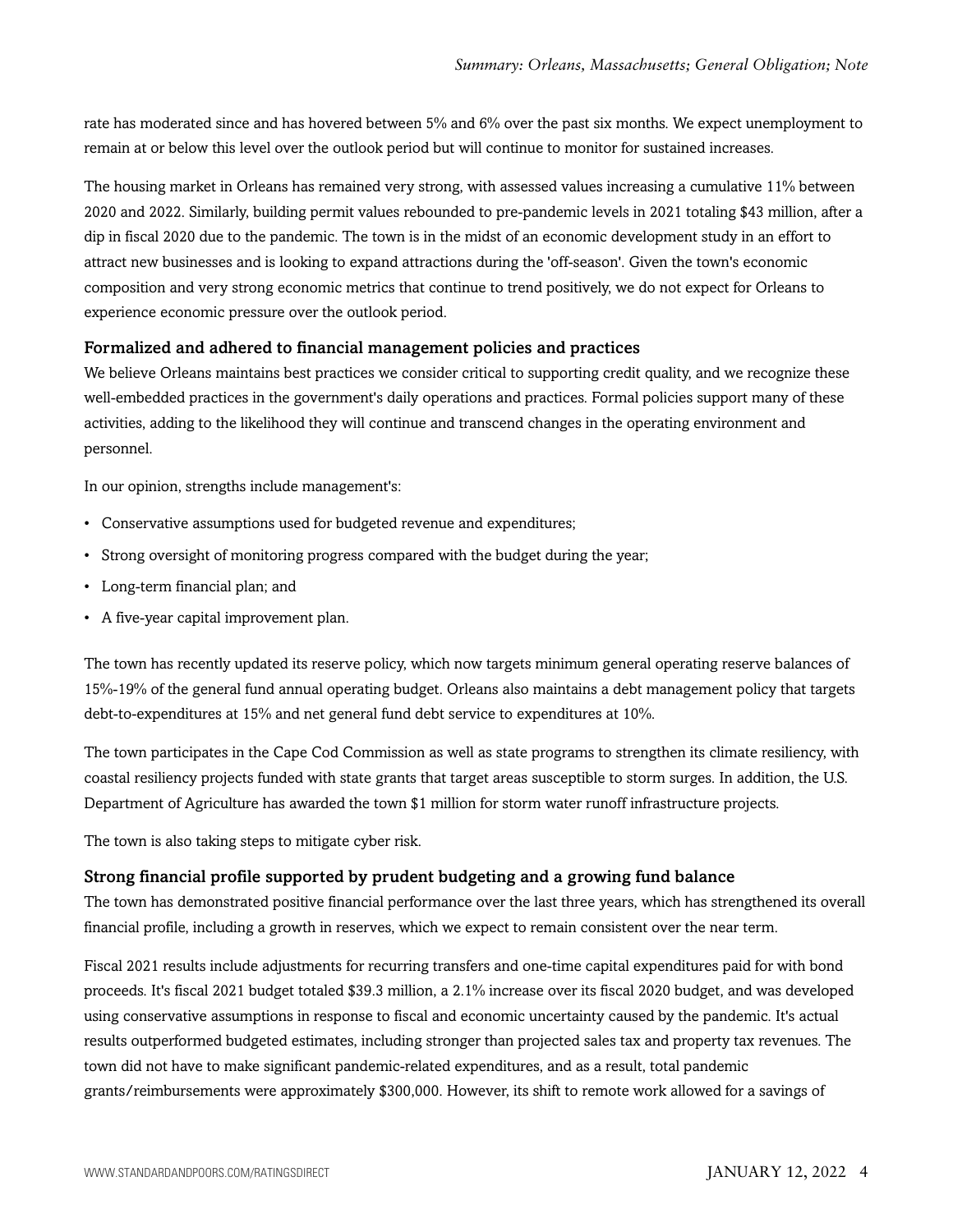approximately \$1 million, which added cushion to the town's positive performance for fiscal 2021.

For fiscal 2022, the budget totaled \$37.7 million and included continued conservative measures for revenues and expenditures. Expenditures were reduced by 4.7%, including decreases in non-school salaries and increases in fringe benefits, pensions, and state/county assessments. A primary driver of the decrease is the inclusion of five new enterprise funds that are primarily funded by fees, which creates flexibility under the town's tax levy capacity. Budget-to-actuals suggest that revenues are currently on target to exceed projections, with local tax revenues and building permits outperforming budgeted estimates. Furthermore, the town expects to receive a total of \$606,000 in American Rescue Plan Act funding, of which its already received half, in addition to an estimated \$1.2 million allotment from the county; the town has not yet determined to what projects/programs the funds will be allocated.

The town maintains very strong flexibility as its fund balance has increased in recent years. The town recently revised its fund balance policy, requiring reserves to be between of 15%-19% of expenditures, instead of 5%. The town's tax rate, currently at \$7.20 per \$1,000 of AV, is on the lower end relative to Massachusetts communities, and has decreased since 2019. Generally, we consider this is a positive credit factor as it provides the town ample capacity to take on moderate additional debt plans.

As the town has demonstrated ability and willingness to budget prudently and conservatively during the pandemic, strengthening its overall financial profile, yielding positive results and a growth in fund balance, and we expect this trend to continue.

We do not currently expect any deterioration in cash; therefore, we expect liquidity will likely remain very strong. The town is a frequent issuer of GO debt. Orleans confirmed it does not currently have any contingent liquidity risk from financial instruments with payment provisions that change on the occurrence of certain events. The town's portfolio is not aggressive in its investment use.

As the town has demonstrated ability and willingness to budget prudently and conservatively during the pandemic, strengthening its overall financial profile, yielding positive results and a growth in fund balance, and we expect this trend to continue.

### Significant medium term debt plans and a large and poorly funded pension plan burden the liabilities profile

With this issuance, the town will have about \$67.5 million in total direct debt outstanding. Over the next two fiscal years, the town anticipates issuing approximately \$57 million in debt, most of which will be zero interest loans to fund the design and construction for a wastewater facility project. This amount will essentially double the town's debt, and we have incorporated this into our analysis.

Pension and other postemployment benefits (OPEB):

- In our opinion, a credit weakness is Orleans' large pension and OPEB obligation, particularly given the pension systems' low funded ratio. While the town is currently managing these costs, we believe it has a limited ability to control future pension liability growth.
- We believe some of the assumptions used to build the town's pension actuarially determined contribution are based on what we view as weak assumptions and methodologies, which we believe increases the risk of unexpected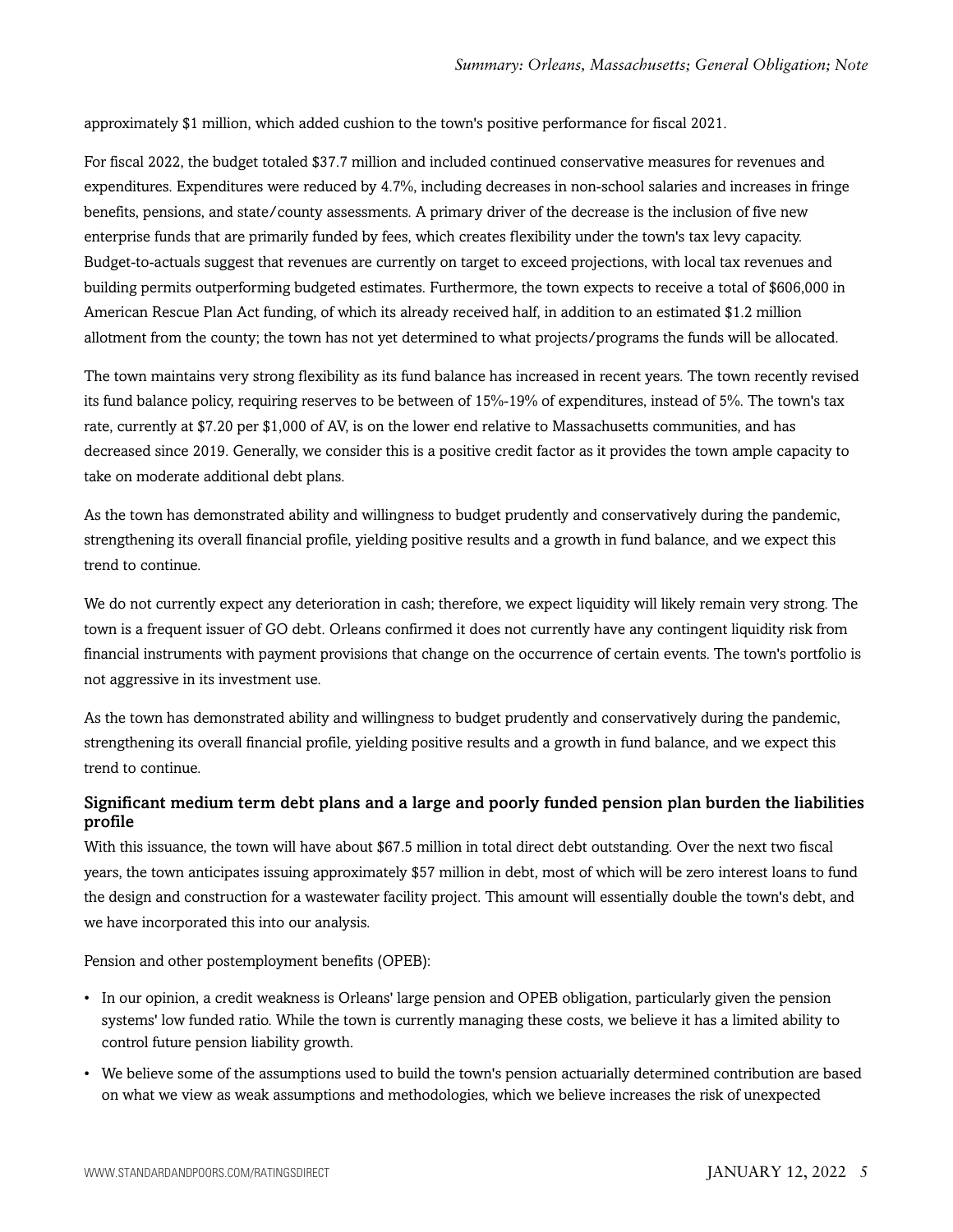contribution escalations.

• Although OPEB liabilities are funded on a pay-as-you-go basis, costs remain low despite the large liability, and we expect the town will continue adding to its OPEB trust fund.

The town participates in the following plans as of June 30, 2021:

- Barnstable County Contributory Retirement System: 62.3% funded, with a net pension liability of \$22 million.
- A defined benefit health care plan that provides lifetime health care and life insurance for eligible retirees and their spouses: 16.3% funded, with a net OPEB liability of about \$20.4 million.

The town made 100% of its annual required pension contribution in 2021. Contributions are expected to increase by 5.80% per year on a level percent-of-pay amortization basis. The adopted funding schedule in 2020 extended the period to achieve full funding to 2037 from the original 2035. Additional analysis and detail of the Barnstable County Pension Plan is detailed in the Pension Spotlight: Massachusetts piece. In addition, the town participates in the Massachusetts Teachers' Retirement System. The state recognizes the full liability and makes all payments on behalf of the town for the school department. We do not currently anticipate the state passing costs or liabilities on to local governments.

Orleans pays OPEB on a pay-as-you-go basis. In 2018, the town voted in favor of a permanent override to fully fund the OPEB liability over 30 years. The amount was for \$450,000, which the town will contribute annually to the trust in excess of normal costs. As of June 2021, the balance of this fund totaled approximately \$3.3 million; Orleans' net OPEB liability is \$17.03 million. We believe management's proactive approach to funding OPEB mitigates costs from substantially increasing and affecting budgetary performance.

#### Strong institutional framework

The institutional framework score for Massachusetts municipalities is strong.

| <b>Orleans, Massachusetts Key Credit Metrics</b> |                    |                               |       |       |
|--------------------------------------------------|--------------------|-------------------------------|-------|-------|
|                                                  | <b>Most recent</b> | <b>Historical information</b> |       |       |
|                                                  |                    | 2020                          | 2019  | 2018  |
| <b>Strong economy</b>                            |                    |                               |       |       |
| Projected per capita EBI % of U.S.               | 141                |                               |       |       |
| Market value per capita (\$)                     | 829,461            |                               |       |       |
| Population                                       |                    | 5,645                         | 5,663 | 5,614 |
| County unemployment rate(%)                      |                    | 7.3                           |       |       |
| Market value (\$000)                             | 4,682,305          | 4,209,989                     |       |       |
| Ten largest taxpayers % of taxable value         | 2.8                |                               |       |       |
| Very strong budgetary performance                |                    |                               |       |       |
| Operating fund result % of expenditures          |                    | 0.6                           | 2.0   | (0.7) |
| Total governmental fund result % of expenditures |                    | 5.1                           | 5.6   | 1.3   |
| Very strong budgetary flexibility                |                    |                               |       |       |
| Available reserves % of operating expenditures   |                    | 14.2                          | 13.3  | 13.4  |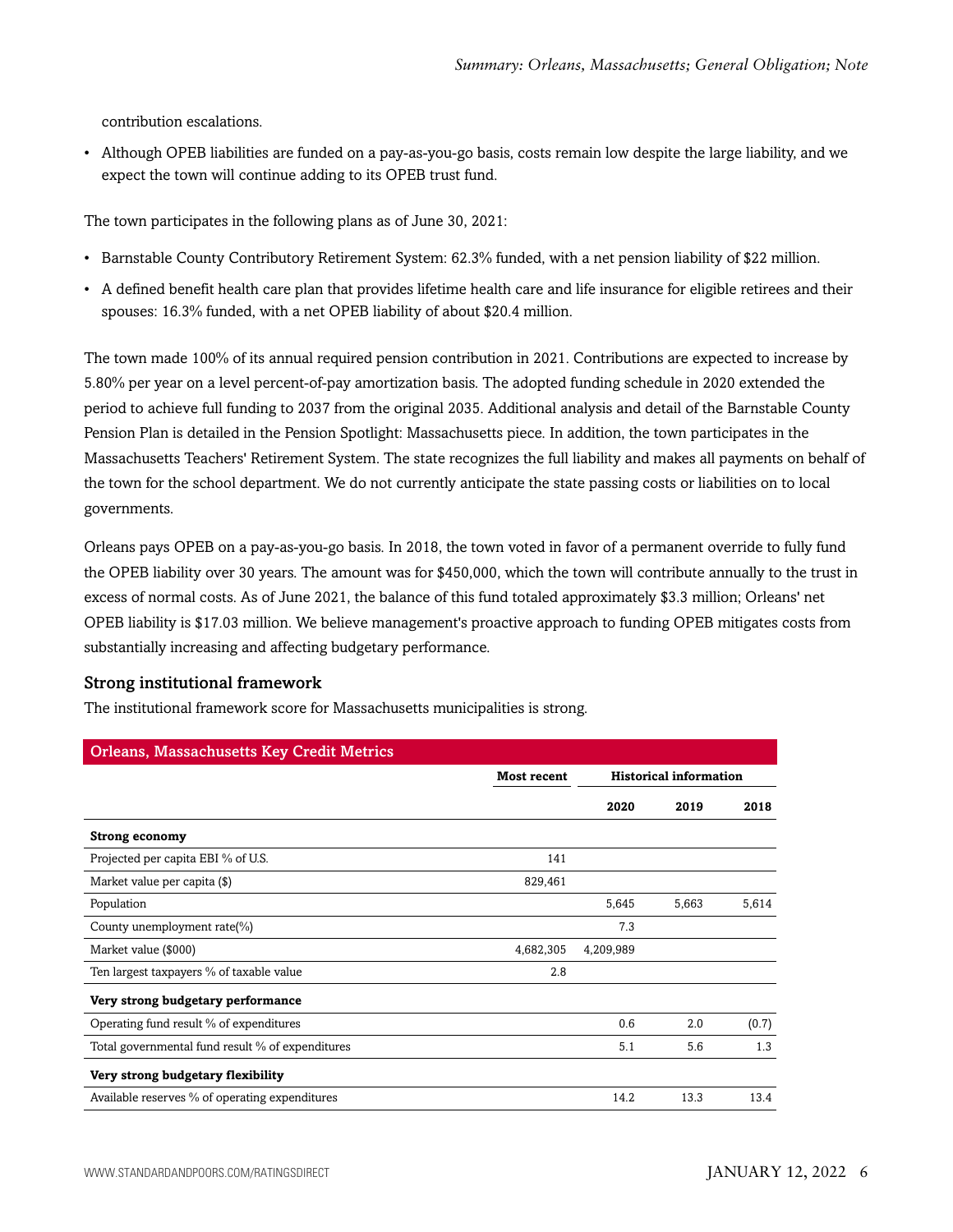| <b>Orleans, Massachusetts Key Credit Metrics (cont.)</b>          |                    |       |                               |       |  |  |
|-------------------------------------------------------------------|--------------------|-------|-------------------------------|-------|--|--|
|                                                                   | <b>Most recent</b> |       | <b>Historical information</b> |       |  |  |
|                                                                   |                    | 2020  | 2019                          | 2018  |  |  |
| Total available reserves (\$000)                                  |                    | 5,677 | 5,179                         | 4,758 |  |  |
| Very strong liquidity                                             |                    |       |                               |       |  |  |
| Total government cash % of governmental fund expenditures         |                    | 21    | 21                            | 23    |  |  |
| Total government cash % of governmental fund debt service         |                    | 118   | 115                           | 179   |  |  |
| Very strong management                                            |                    |       |                               |       |  |  |
| Financial Management Assessment                                   | Strong             |       |                               |       |  |  |
| Very weak debt & long-term liabilities                            |                    |       |                               |       |  |  |
| Debt service % of governmental fund expenditures                  |                    | 17.7  | 18.3                          | 12.8  |  |  |
| Net direct debt % of governmental fund revenue                    | 148                |       |                               |       |  |  |
| Overall net debt % of market value                                | 1.5                |       |                               |       |  |  |
| Direct debt 10-year amortization (%)                              | 50                 |       |                               |       |  |  |
| Required pension contribution % of governmental fund expenditures |                    | 4.5   |                               |       |  |  |
| OPEB actual contribution % of governmental fund expenditures      |                    | 3.2   |                               |       |  |  |

<span id="page-6-0"></span>EBI--Effective buying income. OPEB--Other postemployment benefits. Data points and ratios may reflect analytical adjustments.

# Related Research

Through The ESG Lens 2.0: A Deeper Dive Into U.S. Public Finance Credit Factors, April 28, 2020

| Ratings Detail (As Of January 12, 2022)                    |                  |          |  |  |
|------------------------------------------------------------|------------------|----------|--|--|
| Orleans Twn GO (FGIC) (National)                           |                  |          |  |  |
| <b>Unenhanced Rating</b>                                   | AAA(SPUR)/Stable | Affirmed |  |  |
| Orleans Twn GO BANs ser 2021 dtd 02/14/2021 due 02/04/2022 |                  |          |  |  |
| <b>Short Term Rating</b>                                   | $SP-1+$          | Affirmed |  |  |
| Many issues are enhanced by bond insurance.                |                  |          |  |  |

Certain terms used in this report, particularly certain adjectives used to express our view on rating relevant factors, have specific meanings ascribed to them in our criteria, and should therefore be read in conjunction with such criteria. Please see Ratings Criteria at www.standardandpoors.com for further information. Complete ratings information is available to subscribers of RatingsDirect at www.capitaliq.com. All ratings affected by this rating action can be found on S&P Global Ratings' public website at www.standardandpoors.com. Use the Ratings search box located in the left column.